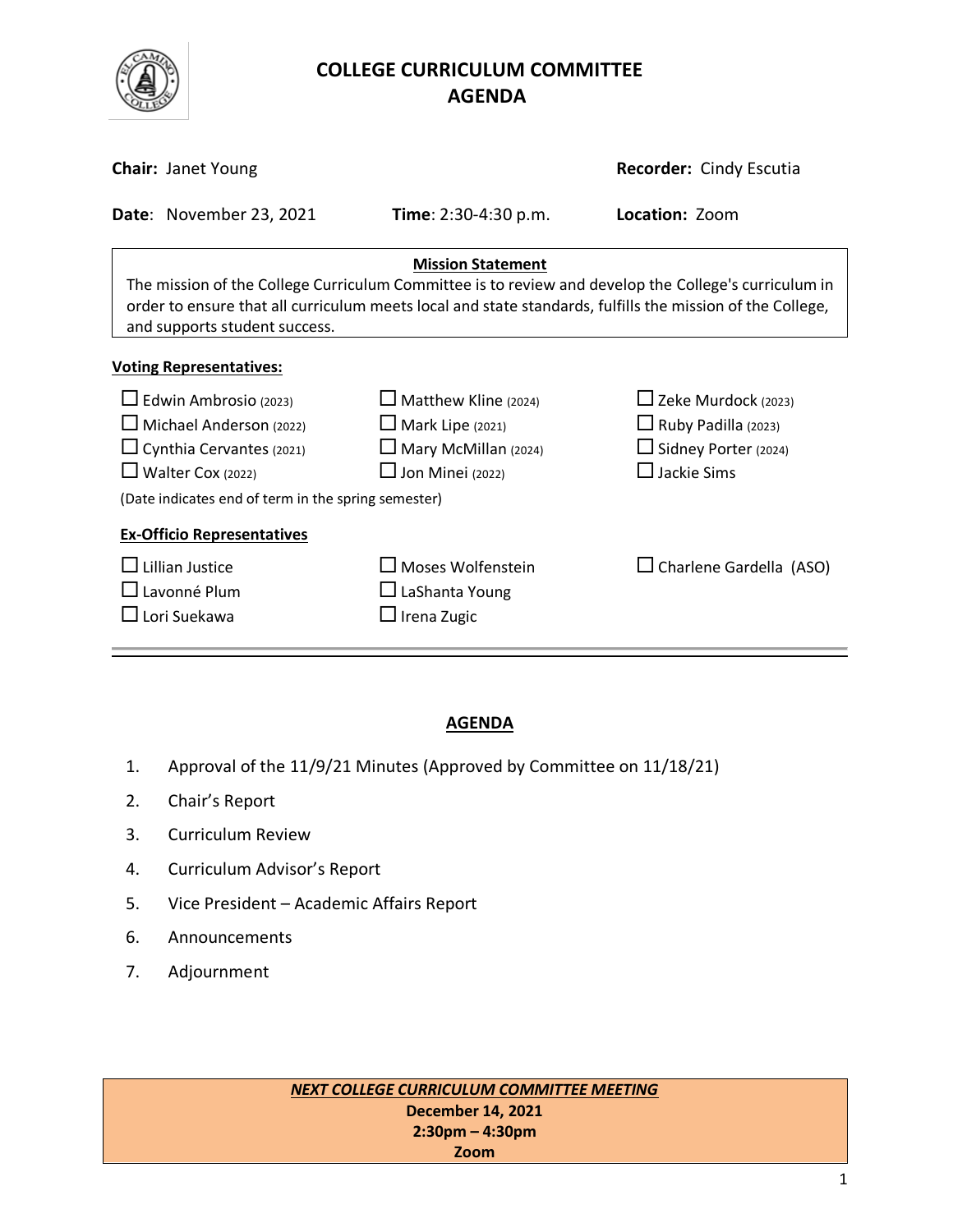#### **Standard Technical Review Members:**

Curriculum Chair – Janet Young Curriculum Advisor – Lavonné Plum Vice President of Academic Affairs – Jackie Sims (or designee) Associate Dean of Academic Affairs – Irena Zugic Articulation Officer – Lori Suekawa Curriculum Committee – Floating Representative

## **Standard Technical Review Subcommittee – Faculty Members: [Review](http://www.curricunet.com/elcamino/documents/Spring%202016%20CCC%20Timeline.pdf) Due:**

| Jon Minei            | Standard Review for Meeting #1 | Thursday, September 9, 2021  |
|----------------------|--------------------------------|------------------------------|
| Edwin Ambrosio       | Standard Review for Meeting #2 | Thursday, September 23, 2021 |
| Cynthia Cervantes    | Standard Review for Meeting #3 | Thursday, October 7, 2021    |
| Mark Lipe            | Standard Review for Meeting #4 | Thursday, October 21, 2021   |
| <b>Sidney Porter</b> | Standard Review for Meeting #5 | Thursday, November 4, 2021   |
| Michael Anderson     | Standard Review for Meeting #6 | Thursday, November 18, 2021  |
| Ruby Padilla         | Standard Review for Meeting #7 | Thursday, December 2, 2021   |

#### **Full Review - Course Proposals**

| <b>No</b>      | <b>Proposal Type</b> | <b>Division</b> | <b>Course</b><br><b>Delivery</b> | <b>Subject/Course No. &amp; Title</b>                                    |
|----------------|----------------------|-----------------|----------------------------------|--------------------------------------------------------------------------|
| 1              | <b>Course Review</b> | <b>BSSC</b>     | O/H                              | AHIS 102AH Honors History of Western Art - Prehistoric<br>to Gothic      |
| $\overline{2}$ | <b>Course Review</b> | <b>BSSC</b>     | O/H                              | ANTH 4 Language and Culture                                              |
| 3              | <b>Course Review</b> | <b>BSSC</b>     | O/H                              | ANTH 11 Anthropology of Religion, Magic and<br>Witchcraft                |
| 4              | <b>Course Review</b> | <b>BSSC</b>     | O/H                              | HIST 112 History of the Chicano in the United States                     |
| 5              | <b>Course Review</b> | <b>HEAL</b>     | O/H                              | <b>NURS 146 Health Assessment</b>                                        |
| 6              | <b>Course Review</b> | <b>HEAL</b>     | H                                | NURS 149 Advanced Placement in Nursing                                   |
| 7              | <b>Course Review</b> | <b>HEAL</b>     | O/H                              | NURS 210 Implications of Pathophysiology Concepts for<br><b>Nurses</b>   |
| 8              | <b>Course Review</b> | <b>HEAL</b>     | H                                | NURS 242 Intermediate Medical-Surgical Nursing II                        |
| 9              | <b>Course Review</b> | <b>HEAL</b>     | H                                | NURS 247 Advanced Medical-Surgical Nursing I                             |
| 10             | <b>Course Review</b> | <b>HEAL</b>     | O/H                              | RTEC A Introduction to Radiologic Technology                             |
| 11             | <b>Course Review</b> | <b>HEAL</b>     | H                                | RTEC 93 Venipuncture and Pharmacology for the<br>Radiologic Technologist |
| 12             | <b>Course Review</b> | <b>HEAL</b>     | EO/H                             | RTEC 218 Clinical Experience 5                                           |
| 13             | <b>Course Review</b> | <b>HEAL</b>     | O/H                              | RTEC 220 Clinical Experience 6                                           |
| 14             | <b>New Course</b>    | <b>HUMA</b>     | $O^*/H^*$                        | LING 1A Phonetics and Phonology                                          |
| 15             | <b>New Course</b>    | <b>HUMA</b>     | $O^*/H^*$                        | LING 1B Morphology, Semantics, Syntax, and Pragmatics                    |
| 16             | <b>Course Review</b> | <b>ITEC</b>     | H                                | <b>ECHT 120 Semiconductor Circuits</b>                                   |
| 17             | <b>Course Review</b> | <b>ITEC</b>     | O/H                              | <b>ECHT 122 Semiconductor Power Devices</b>                              |
| 18             | <b>Course Review</b> | <b>LLR</b>      | O/H                              | EDEV 36 Writing Skills for Students with Learning<br><b>Differences</b>  |